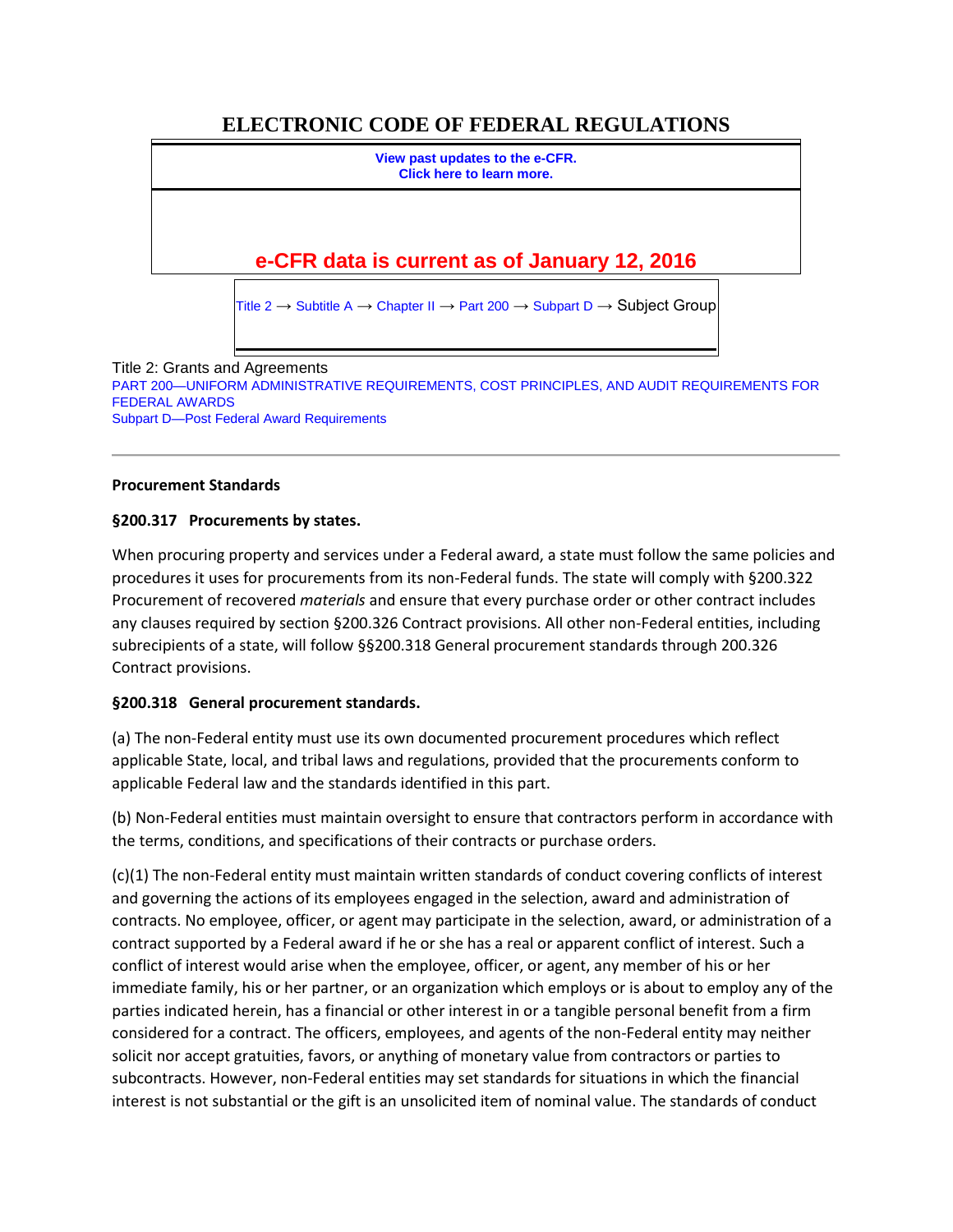must provide for disciplinary actions to be applied for violations of such standards by officers, employees, or agents of the non-Federal entity.

(2) If the non-Federal entity has a parent, affiliate, or subsidiary organization that is not a state, local government, or Indian tribe, the non-Federal entity must also maintain written standards of conduct covering organizational conflicts of interest. Organizational conflicts of interest means that because of relationships with a parent company, affiliate, or subsidiary organization, the non-Federal entity is unable or appears to be unable to be impartial in conducting a procurement action involving a related organization.

(d) The non-Federal entity's procedures must avoid acquisition of unnecessary or duplicative items. Consideration should be given to consolidating or breaking out procurements to obtain a more economical purchase. Where appropriate, an analysis will be made of lease versus purchase alternatives, and any other appropriate analysis to determine the most economical approach.

(e) To foster greater economy and efficiency, and in accordance with efforts to promote cost-effective use of shared services across the Federal Government, the non-Federal entity is encouraged to enter into state and local intergovernmental agreements or inter-entity agreements where appropriate for procurement or use of common or shared goods and services.

(f) The non-Federal entity is encouraged to use Federal excess and surplus property in lieu of purchasing new equipment and property whenever such use is feasible and reduces project costs.

(g) The non-Federal entity is encouraged to use value engineering clauses in contracts for construction projects of sufficient size to offer reasonable opportunities for cost reductions. Value engineering is a systematic and creative analysis of each contract item or task to ensure that its essential function is provided at the overall lower cost.

(h) The non-Federal entity must award contracts only to responsible contractors possessing the ability to perform successfully under the terms and conditions of a proposed procurement. Consideration will be given to such matters as contractor integrity, compliance with public policy, record of past performance, and financial and technical resources. See also §200.213 Suspension and debarment.

(i) The non-Federal entity must maintain records sufficient to detail the history of procurement. These records will include, but are not necessarily limited to the following: rationale for the method of procurement, selection of contract type, contractor selection or rejection, and the basis for the contract price.

 $(j)(1)$  The non-Federal entity may use a time and materials type contract only after a determination that no other contract is suitable and if the contract includes a ceiling price that the contractor exceeds at its own risk. Time and materials type contract means a contract whose cost to a non-Federal entity is the sum of:

(i) The actual cost of materials; and

(ii) Direct labor hours charged at fixed hourly rates that reflect wages, general and administrative expenses, and profit.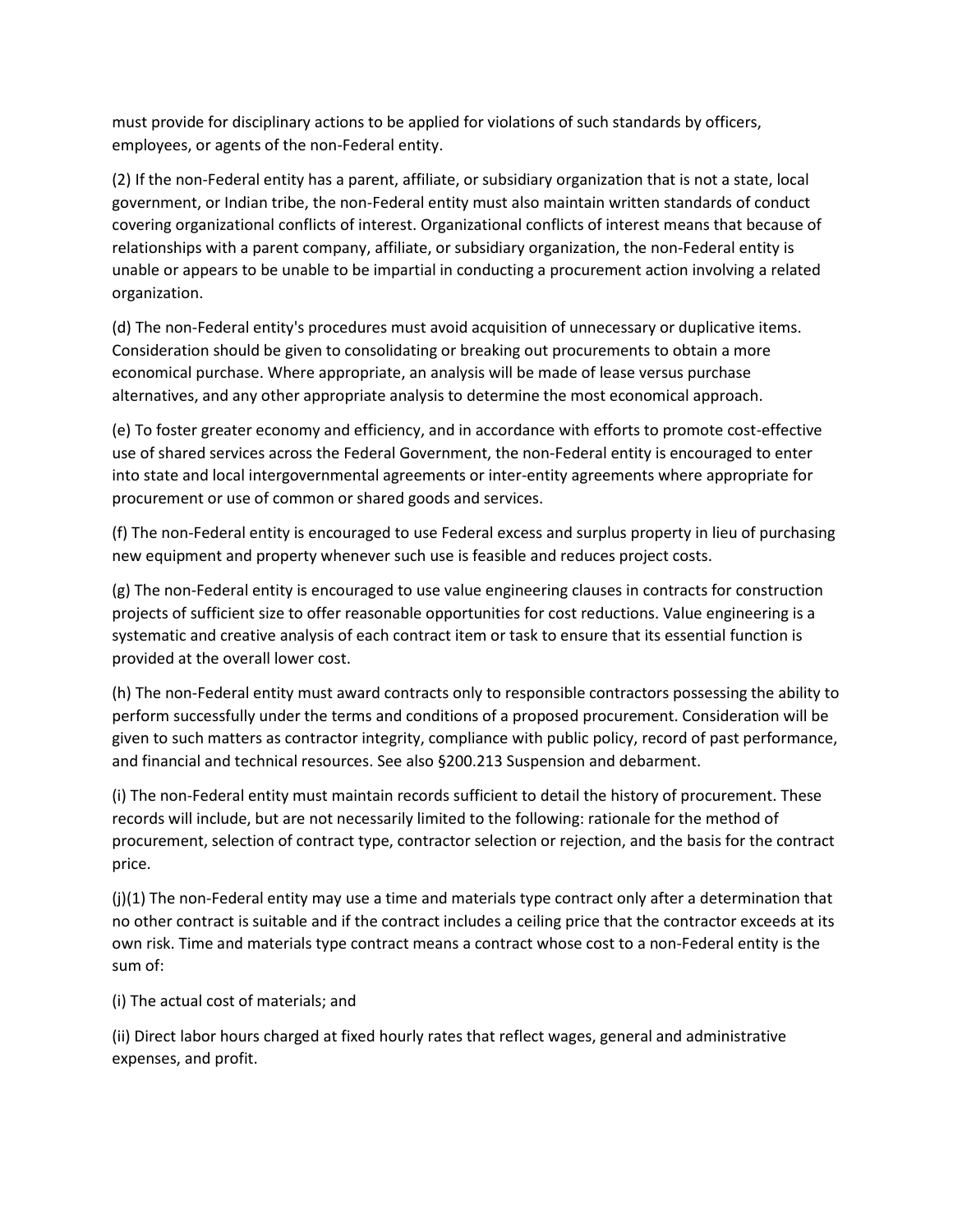(2) Since this formula generates an open-ended contract price, a time-and-materials contract provides no positive profit incentive to the contractor for cost control or labor efficiency. Therefore, each contract must set a ceiling price that the contractor exceeds at its own risk. Further, the non-Federal entity awarding such a contract must assert a high degree of oversight in order to obtain reasonable assurance that the contractor is using efficient methods and effective cost controls.

(k) The non-Federal entity alone must be responsible, in accordance with good administrative practice and sound business judgment, for the settlement of all contractual and administrative issues arising out of procurements. These issues include, but are not limited to, source evaluation, protests, disputes, and claims. These standards do not relieve the non-Federal entity of any contractual responsibilities under its contracts. The Federal awarding agency will not substitute its judgment for that of the non-Federal entity unless the matter is primarily a Federal concern. Violations of law will be referred to the local, state, or Federal authority having proper jurisdiction.

[78 FR 78608, Dec. 26, 2013, as amended at 79 FR 75885, Dec. 19, 2014; 80 FR 43309, July 22, 2015]

# **§200.319 Competition.**

(a) All procurement transactions must be conducted in a manner providing full and open competition consistent with the standards of this section. In order to ensure objective contractor performance and eliminate unfair competitive advantage, contractors that develop or draft specifications, requirements, statements of work, or invitations for bids or requests for proposals must be excluded from competing for such procurements. Some of the situations considered to be restrictive of competition include but are not limited to:

(1) Placing unreasonable requirements on firms in order for them to qualify to do business;

(2) Requiring unnecessary experience and excessive bonding;

(3) Noncompetitive pricing practices between firms or between affiliated companies;

(4) Noncompetitive contracts to consultants that are on retainer contracts;

(5) Organizational conflicts of interest;

(6) Specifying only a "brand name" product instead of allowing "an equal" product to be offered and describing the performance or other relevant requirements of the procurement; and

(7) Any arbitrary action in the procurement process.

(b) The non-Federal entity must conduct procurements in a manner that prohibits the use of statutorily or administratively imposed state, local, or tribal geographical preferences in the evaluation of bids or proposals, except in those cases where applicable Federal statutes expressly mandate or encourage geographic preference. Nothing in this section preempts state licensing laws. When contracting for architectural and engineering (A/E) services, geographic location may be a selection criterion provided its application leaves an appropriate number of qualified firms, given the nature and size of the project, to compete for the contract.

(c) The non-Federal entity must have written procedures for procurement transactions. These procedures must ensure that all solicitations: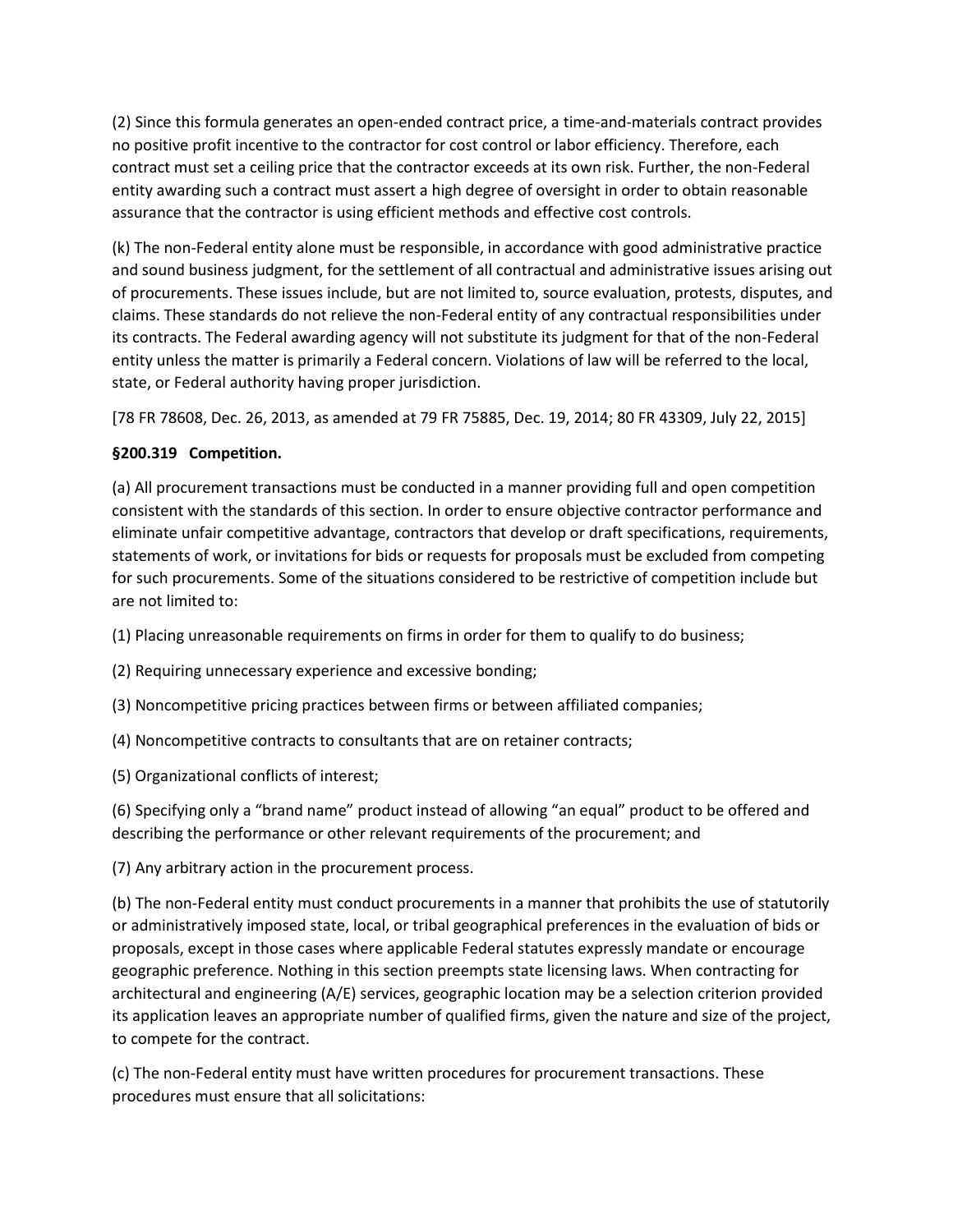(1) Incorporate a clear and accurate description of the technical requirements for the material, product, or service to be procured. Such description must not, in competitive procurements, contain features which unduly restrict competition. The description may include a statement of the qualitative nature of the material, product or service to be procured and, when necessary, must set forth those minimum essential characteristics and standards to which it must conform if it is to satisfy its intended use. Detailed product specifications should be avoided if at all possible. When it is impractical or uneconomical to make a clear and accurate description of the technical requirements, a "brand name or equivalent" description may be used as a means to define the performance or other salient requirements of procurement. The specific features of the named brand which must be met by offers must be clearly stated; and

(2) Identify all requirements which the offerors must fulfill and all other factors to be used in evaluating bids or proposals.

(d) The non-Federal entity must ensure that all prequalified lists of persons, firms, or products which are used in acquiring goods and services are current and include enough qualified sources to ensure maximum open and free competition. Also, the non-Federal entity must not preclude potential bidders from qualifying during the solicitation period.

[78 FR 78608, Dec. 26, 2013, as amended at 79 FR 75885, Dec. 19, 2014]

# **§200.320 Methods of procurement to be followed.**

The non-Federal entity must use one of the following methods of procurement.

(a) Procurement by micro-purchases. Procurement by micro-purchase is the acquisition of supplies or services, the aggregate dollar amount of which does not exceed the micro-purchase threshold (§200.67 Micro-purchase). To the extent practicable, the non-Federal entity must distribute micro-purchases equitably among qualified suppliers. Micro-purchases may be awarded without soliciting competitive quotations if the non-Federal entity considers the price to be reasonable.

(b) Procurement by small purchase procedures. Small purchase procedures are those relatively simple and informal procurement methods for securing services, supplies, or other property that do not cost more than the Simplified Acquisition Threshold. If small purchase procedures are used, price or rate quotations must be obtained from an adequate number of qualified sources.

(c) Procurement by sealed bids (formal advertising). Bids are publicly solicited and a firm fixed price contract (lump sum or unit price) is awarded to the responsible bidder whose bid, conforming with all the material terms and conditions of the invitation for bids, is the lowest in price. The sealed bid method is the preferred method for procuring construction, if the conditions in paragraph (c)(1) of this section apply.

(1) In order for sealed bidding to be feasible, the following conditions should be present:

(i) A complete, adequate, and realistic specification or purchase description is available;

(ii) Two or more responsible bidders are willing and able to compete effectively for the business; and

(iii) The procurement lends itself to a firm fixed price contract and the selection of the successful bidder can be made principally on the basis of price.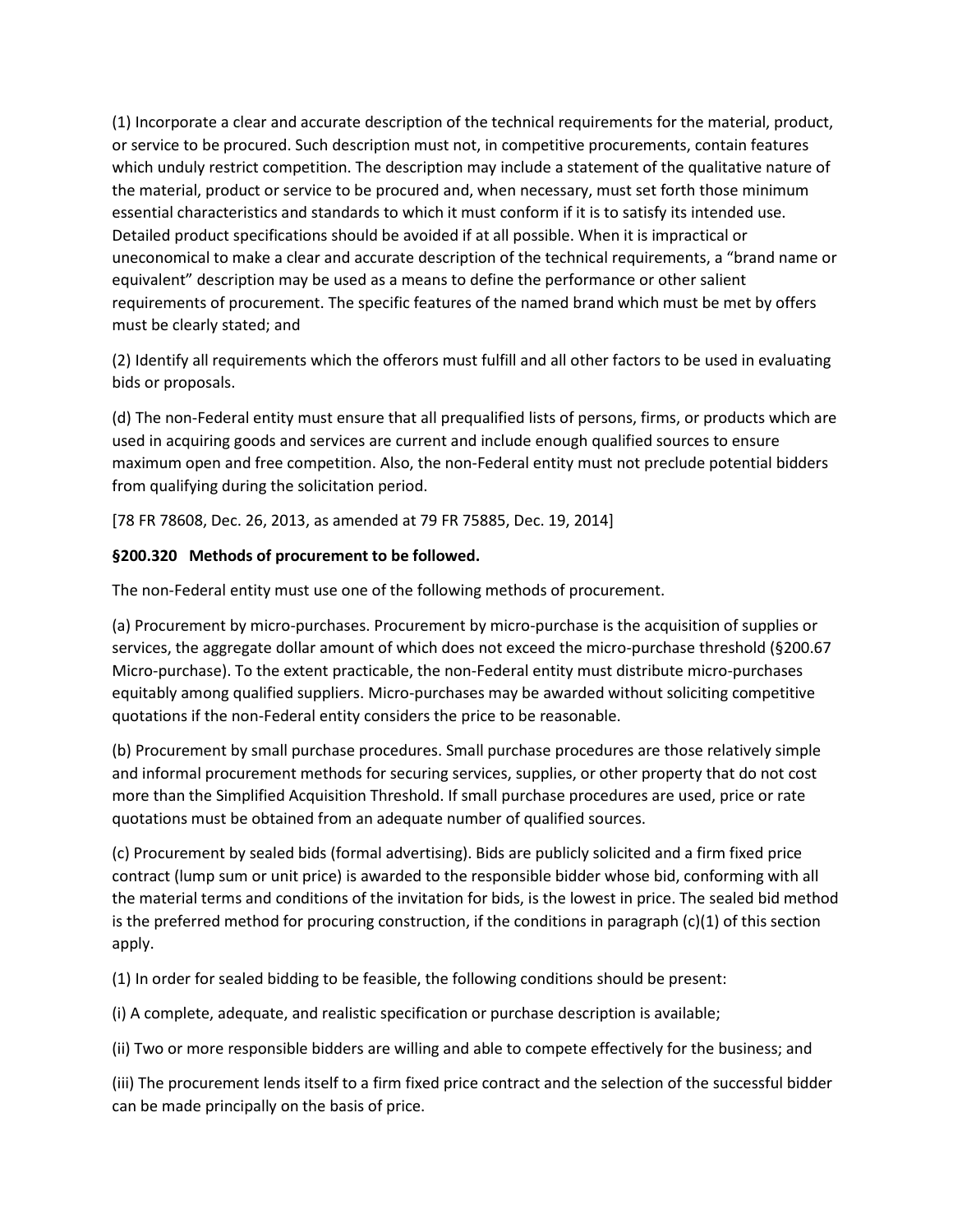(2) If sealed bids are used, the following requirements apply:

(i) Bids must be solicited from an adequate number of known suppliers, providing them sufficient response time prior to the date set for opening the bids, for local, and tribal governments, the invitation for bids must be publicaly advertised;

(ii) The invitation for bids, which will include any specifications and pertinent attachments, must define the items or services in order for the bidder to properly respond;

(iii) All bids will be opened at the time and place prescribed in the invitation for bids, and for local and tribal governments, the bids must be opened publicly;

(iv) A firm fixed price contract award will be made in writing to the lowest responsive and responsible bidder. Where specified in bidding documents, factors such as discounts, transportation cost, and life cycle costs must be considered in determining which bid is lowest. Payment discounts will only be used to determine the low bid when prior experience indicates that such discounts are usually taken advantage of; and

(v) Any or all bids may be rejected if there is a sound documented reason.

(d) Procurement by competitive proposals. The technique of competitive proposals is normally conducted with more than one source submitting an offer, and either a fixed price or costreimbursement type contract is awarded. It is generally used when conditions are not appropriate for the use of sealed bids. If this method is used, the following requirements apply:

(1) Requests for proposals must be publicized and identify all evaluation factors and their relative importance. Any response to publicized requests for proposals must be considered to the maximum extent practical;

(2) Proposals must be solicited from an adequate number of qualified sources;

(3) The non-Federal entity must have a written method for conducting technical evaluations of the proposals received and for selecting recipients;

(4) Contracts must be awarded to the responsible firm whose proposal is most advantageous to the program, with price and other factors considered; and

(5) The non-Federal entity may use competitive proposal procedures for qualifications-based procurement of architectural/engineering (A/E) professional services whereby competitors' qualifications are evaluated and the most qualified competitor is selected, subject to negotiation of fair and reasonable compensation. The method, where price is not used as a selection factor, can only be used in procurement of A/E professional services. It cannot be used to purchase other types of services though A/E firms are a potential source to perform the proposed effort.

# (e) [Reserved]

(f) Procurement by noncompetitive proposals. Procurement by noncompetitive proposals is procurement through solicitation of a proposal from only one source and may be used only when one or more of the following circumstances apply:

(1) The item is available only from a single source;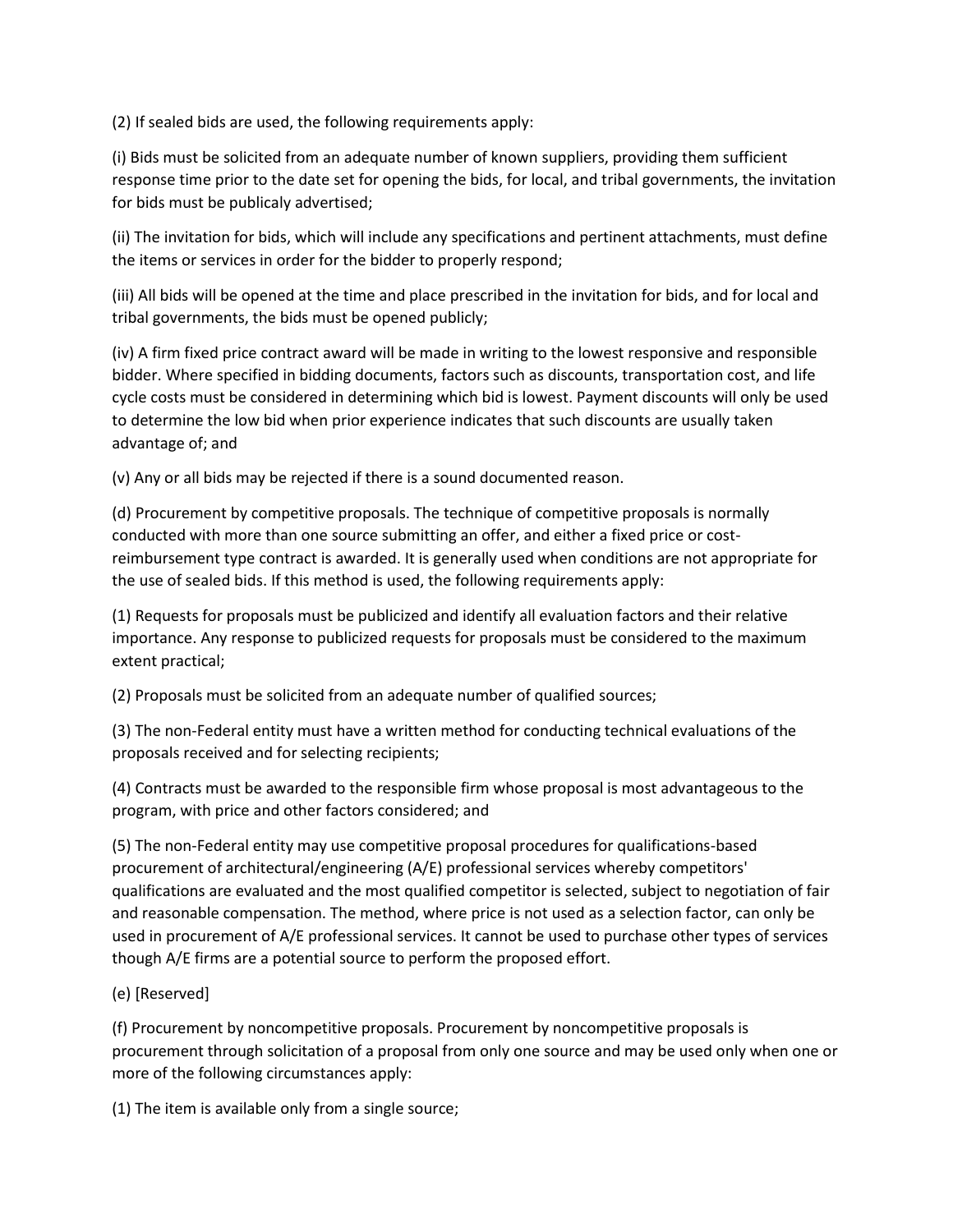(2) The public exigency or emergency for the requirement will not permit a delay resulting from competitive solicitation;

(3) The Federal awarding agency or pass-through entity expressly authorizes noncompetitive proposals in response to a written request from the non-Federal entity; or

(4) After solicitation of a number of sources, competition is determined inadequate.

[78 FR 78608, Dec. 26, 2013, as amended at 79 FR 75885, Dec. 19, 2014; 80 FR 54409, Sept. 10, 2015]

# **§200.321 Contracting with small and minority businesses, women's business enterprises, and labor surplus area firms.**

(a) The non-Federal entity must take all necessary affirmative steps to assure that minority businesses, women's business enterprises, and labor surplus area firms are used when possible.

(b) Affirmative steps must include:

(1) Placing qualified small and minority businesses and women's business enterprises on solicitation lists;

(2) Assuring that small and minority businesses, and women's business enterprises are solicited whenever they are potential sources;

(3) Dividing total requirements, when economically feasible, into smaller tasks or quantities to permit maximum participation by small and minority businesses, and women's business enterprises;

(4) Establishing delivery schedules, where the requirement permits, which encourage participation by small and minority businesses, and women's business enterprises;

(5) Using the services and assistance, as appropriate, of such organizations as the Small Business Administration and the Minority Business Development Agency of the Department of Commerce; and

(6) Requiring the prime contractor, if subcontracts are to be let, to take the affirmative steps listed in paragraphs (1) through (5) of this section.

#### **§200.322 Procurement of recovered materials.**

A non-Federal entity that is a state agency or agency of a political subdivision of a state and its contractors must comply with section 6002 of the Solid Waste Disposal Act, as amended by the Resource Conservation and Recovery Act. The requirements of Section 6002 include procuring only items designated in guidelines of the Environmental Protection Agency (EPA) at 40 CFR part 247 that contain the highest percentage of recovered materials practicable, consistent with maintaining a satisfactory level of competition, where the purchase price of the item exceeds \$10,000 or the value of the quantity acquired during the preceding fiscal year exceeded \$10,000; procuring solid waste management services in a manner that maximizes energy and resource recovery; and establishing an affirmative procurement program for procurement of recovered materials identified in the EPA guidelines.

[78 FR 78608, Dec. 26, 2013, as amended at 79 FR 75885, Dec. 19, 2014]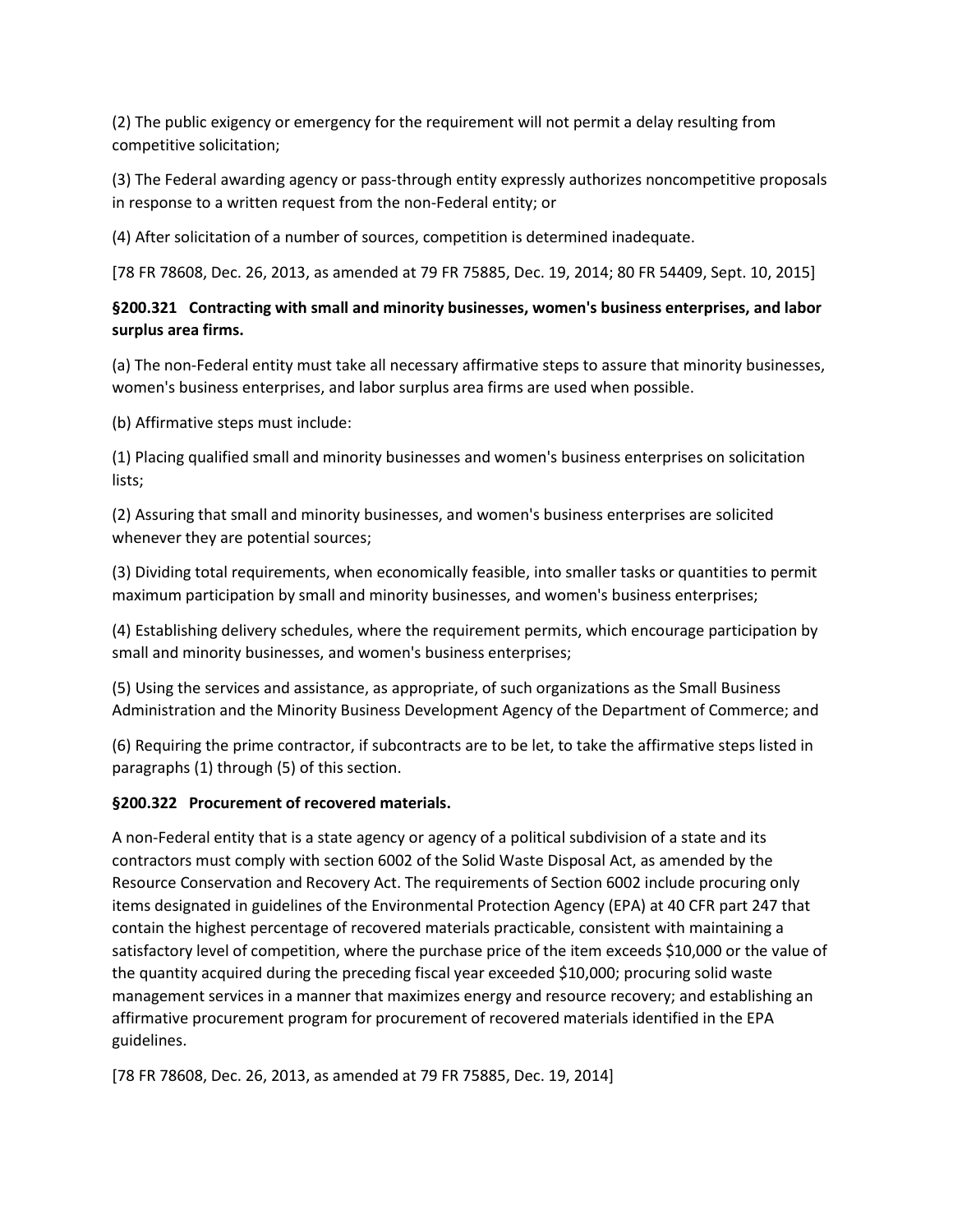#### **§200.323 Contract cost and price.**

(a) The non-Federal entity must perform a cost or price analysis in connection with every procurement action in excess of the Simplified Acquisition Threshold including contract modifications. The method and degree of analysis is dependent on the facts surrounding the particular procurement situation, but as a starting point, the non-Federal entity must make independent estimates before receiving bids or proposals.

(b) The non-Federal entity must negotiate profit as a separate element of the price for each contract in which there is no price competition and in all cases where cost analysis is performed. To establish a fair and reasonable profit, consideration must be given to the complexity of the work to be performed, the risk borne by the contractor, the contractor's investment, the amount of subcontracting, the quality of its record of past performance, and industry profit rates in the surrounding geographical area for similar work.

(c) Costs or prices based on estimated costs for contracts under the Federal award are allowable only to the extent that costs incurred or cost estimates included in negotiated prices would be allowable for the non-Federal entity under Subpart E—Cost Principles of this part. The non-Federal entity may reference its own cost principles that comply with the Federal cost principles.

(d) The cost plus a percentage of cost and percentage of construction cost methods of contracting must not be used.

#### **§200.324 Federal awarding agency or pass-through entity review.**

(a) The non-Federal entity must make available, upon request of the Federal awarding agency or passthrough entity, technical specifications on proposed procurements where the Federal awarding agency or pass-through entity believes such review is needed to ensure that the item or service specified is the one being proposed for acquisition. This review generally will take place prior to the time the specification is incorporated into a solicitation document. However, if the non-Federal entity desires to have the review accomplished after a solicitation has been developed, the Federal awarding agency or pass-through entity may still review the specifications, with such review usually limited to the technical aspects of the proposed purchase.

(b) The non-Federal entity must make available upon request, for the Federal awarding agency or passthrough entity pre-procurement review, procurement documents, such as requests for proposals or invitations for bids, or independent cost estimates, when:

(1) The non-Federal entity's procurement procedures or operation fails to comply with the procurement standards in this part;

(2) The procurement is expected to exceed the Simplified Acquisition Threshold and is to be awarded without competition or only one bid or offer is received in response to a solicitation;

(3) The procurement, which is expected to exceed the Simplified Acquisition Threshold, specifies a "brand name" product;

(4) The proposed contract is more than the Simplified Acquisition Threshold and is to be awarded to other than the apparent low bidder under a sealed bid procurement; or